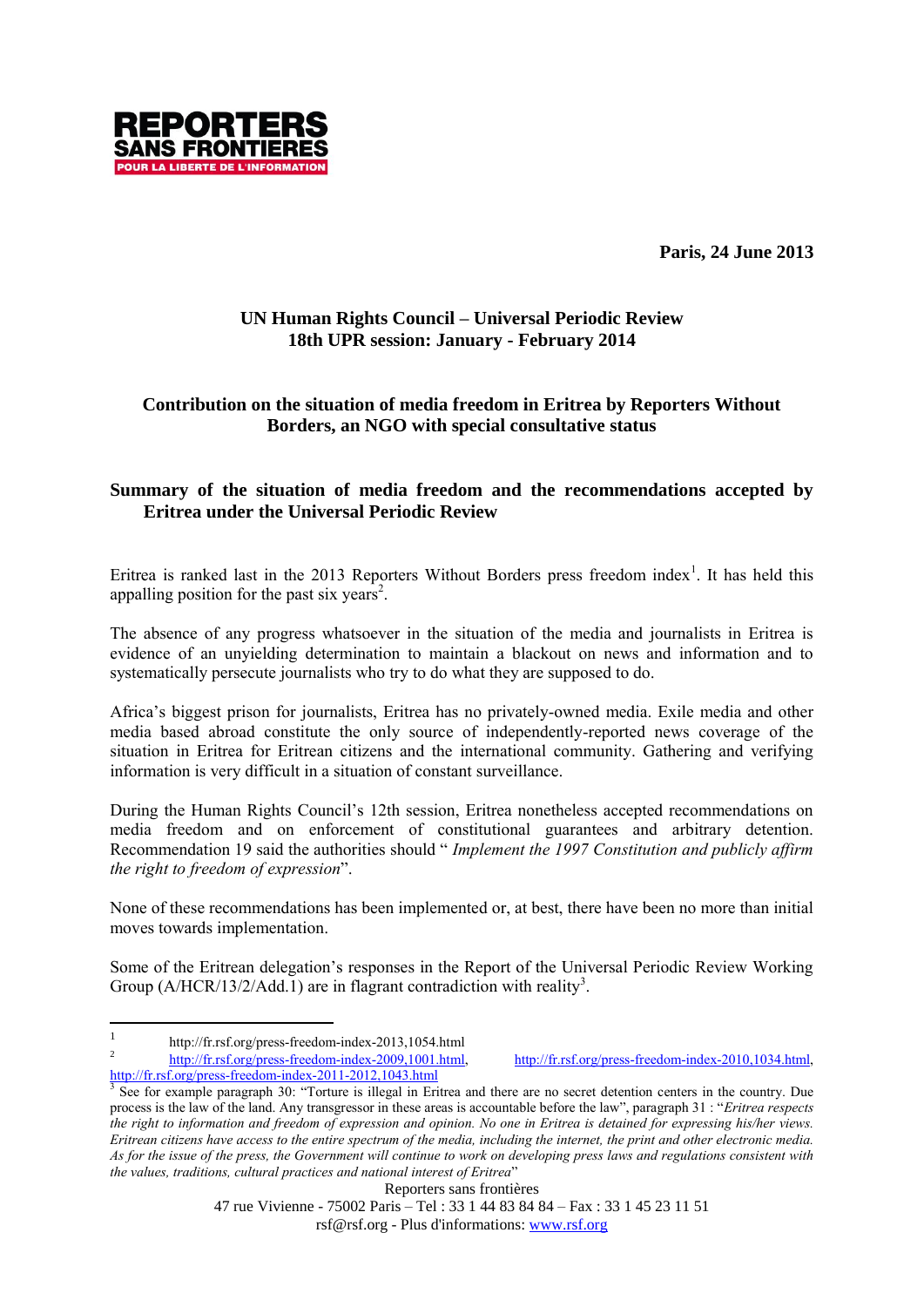Eritrea needs to cooperate in a real and honest manner with the Human Right Council as regards the Universal Periodic Review's mechanisms.

#### **News blackout**

Eritrea has been cut off from the world since the government suddenly took an authoritarian course and carried out a wave of raids and arrests in September 2001. It continues to be Africa's biggest prison for journalists with about 30 currently detained (Appendix 1).

The privately-owned media have all been shut down since 2001. No foreign correspondent has been based in Asmara since 2010.

*Radio Erena*, an exile radio station that broadcasts to Eritrea by satellite and shortwave and on the Internet is one of the few sources of independent news and information, offering an alternative to the government's propaganda. Launched on 15 June 2009 and based in Paris, it is targeted at Eritreans in Eritrea and abroad. Managed by **Biniam Simon**, a former *Eri-TV* anchor, it uses a network of correspondents and contributors in Eritrea and in exile.

Because of its success, *Radio Erena* has been the target of repeated attacks by President Issaias Afeworki's government, especially from 14 to 28 August 2012, when its satellite signal was jammed and its website was hacked into. After seeking for months to circumvent the sabotage, *Radio Erena* managed to resume daily broadcasting to Eritrea and the rest of the region (East Africa and the Arabian Peninsula) by shortwave (from 15 November 2012 onwards) and by satellite (from 26 December 2012 onwards).

Reporters Without Borders filed a complaint with the public prosecutor in France accusing persons unknown of acts of piracy against this independent radio station under article L. 39-1 of the Post and Electronic Communications Code (disruption of over-the-air broadcasting by an authorized service) and article 323-2 of the Criminal Code (disruption of an automated data processing system). A preliminary investigation is under way.

Censorship of *Radio Erena* was followed by censorship of other media, this time foreign ones.

The authorities censored Qatar-based *Al Jazeera*'s news channels from 1 to 12 February 2012 for carrying reports about demonstrations outside Eritrean diplomatic missions in Egypt, Britain, Germany, Italy and Sweden in opposition to the government and in support of the soldiers who stormed the information ministry in Asmara during a brief mutiny on 21 January. The information ministry issued a decree on 1 February forbidding anyone in Eritrea to provide access to *Al Jazeera*. At the same time, its English-language channels were jammed.

Such acts of censorship and suppression of information make it hard to follow events in Eritrean as they happen. The most glaring example was the complete lack of transparency and contradictory information surrounding the January 2012 mutiny and occupation of the information ministry.

#### **Mistreatment and arbitrary detention**

Around 30 journalists are currently detained (Appendix 1). RWB is aware of a few releases but they cannot be regarded as evidence of any softening in the regime's attitude because additional arrests have taken place.

The journalists **Daniel Kibrom** of state-owned *Eri-TV*'s Oromo-language service*,* **Tura Kubaba** of state-owned radio *Dimtsi Hafash*'s Kuruma-language service*,* **"Johnny" Hisabu** of *Eri-TV* and **Eyob** 

> Reporters sans frontières 47 rue Vivienne - 75002 Paris – Tel : 33 1 44 83 84 84 – Fax : 33 1 45 23 11 51 rsf@rsf.org - Plus d'informations: www.rsf.org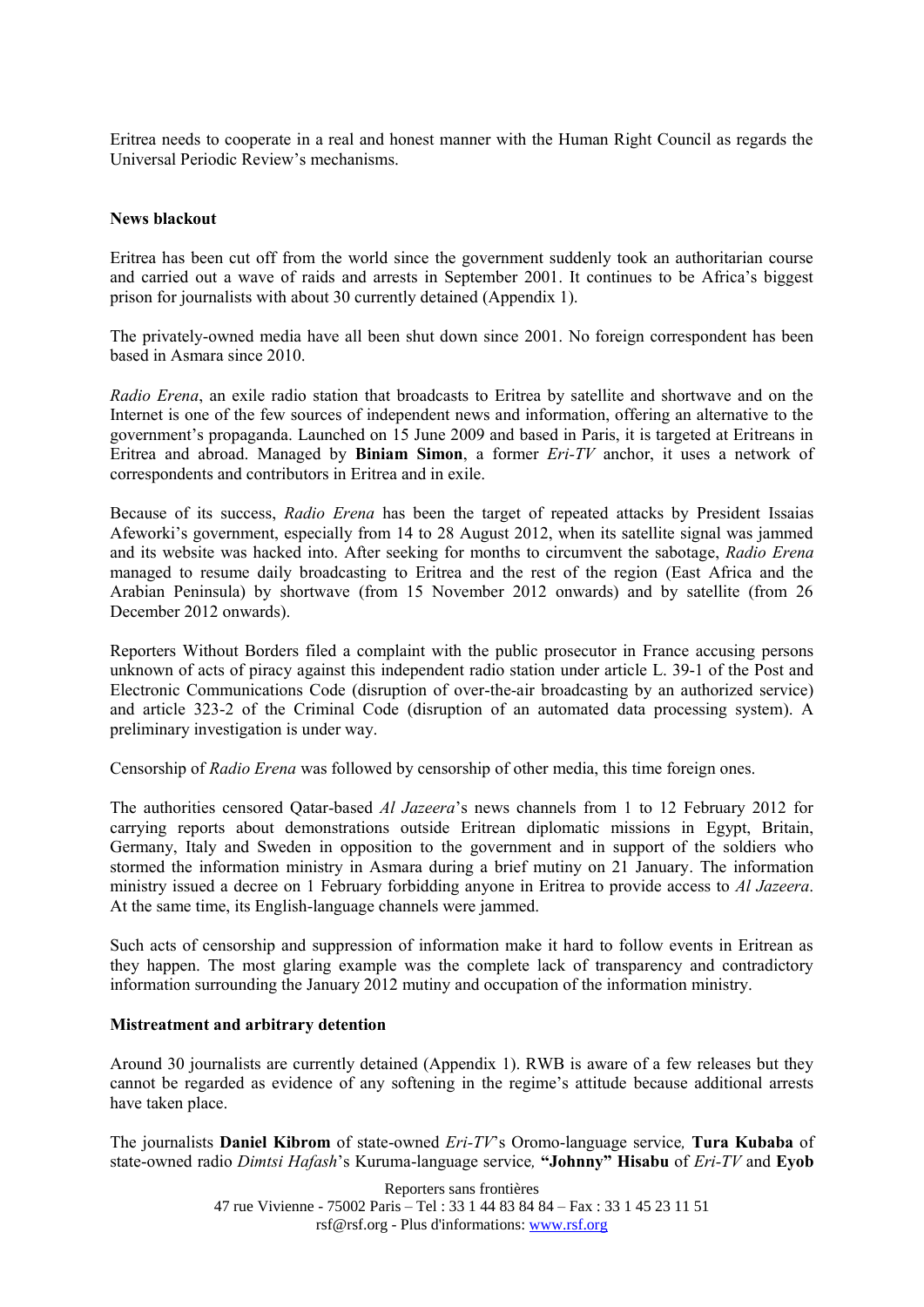**Kessete** of *Dimtsi Hafash*'s Amharic-language service were released in 2009*.*

**Said Abdulhai**, a journalist who helped found the media department after independence and who was responsible for the Eritrean news agency and the pro-government newspaper in Tigrinya, English and Arabic, was arrested during the last week of March 2010 and was released at the start of 2012.

Former guards at Eiraeiro and Adi Abeito prisons, where most of the detained journalists are held, have described the conditions in which inmates are held there. They said detained journalists are subjected to various forms of torture including beatings, solitary confinement, food deprivation and denial of medical treatment.

The Eritrean state has still not ratified the Convention against Torture and Other Cruel, Inhuman or Degrading Treatment or Punishment, although it agreed to do so by accepting recommendations 2 to 4 in 2009.

### - **Fate of journalists arrested in 2001**

Of the journalists arrested during the 2001 round-ups, seven have died in detention as a result of the appalling conditions in the prison camps or because they took their own lives.

**Dawit Habtemichael** was aged 30 at the time of his arrest on 21 September 2001 after hiding for three days in the secondary school where he taught physics. Deputy editor and co-founder of the biweekly *Megaleh*, he was the youngest of the journalists jailed in 2001. His mental health began deteriorating in 2007 and he became schizophrenic. Although very ill, he received no medical care. The lack of treatment is believed to have been the cause of his death in the second half of 2010. He was Prisoner No. 10 at Eiraeiro.

**Mattewos Habteab** was the editor in chief and co-founder of *Meqaleh*. He and **Temesgen Gebreyesus** were transferred to a prison in the Dahlak Archipelago in late 2008. Subsequently they were moved back to the mainland, to the Eiraeiro prison camp, where Mattewos Habteab eventually succumbed to conditions in the camp.

**Sahle Tsegazab**, also known as **Wedi Itay**, a writer and freelance journalist, he wrote regularly for various newspapers such *Debena* and the pro-government daily *Hadas Eritrea*. Arrested in October 2001, he is one of the journalists to have died at the Eiraeiro prison camp from an unidentified illness that was not treated.

The deaths in detention of three journalists arrested at the same time as these three was already confirmed. They are **Medhanie Haile**, **Yusuf Mohamed Ali**, **Said Abdulkader** and **Fessehaye Yohannes**, also known as "Joshua."

Just four of the journalists arrested in September 2001 are still alive. They are **Dawit Isaac**, **Seyoum Tsehaye**, **Amanuel Asrat** and **Temesgen Gebreyesus**. They are still detained and it is hard to establish their physical and mental condition.

### - **Fate of journalists arrested in 2009**

Although the Eritrean authorities told the Human Rights Council in late 2009 that there had been no cases of arbitrary detention, journalists with *Radio Bana* and other state media had been arrested earlier that same year, on 22 February 2009.

One of those arrested in February 2009, **Yirgalem Fisseha Mebrahtu**, who is one of Eritrea's few women journalists, was placed in solitary confinement. On several occasions, this young woman was taken from her prison to Asmara's Halibet Hospital in a serious condition. Since then, she has

> Reporters sans frontières 47 rue Vivienne - 75002 Paris – Tel : 33 1 44 83 84 84 – Fax : 33 1 45 23 11 51 rsf@rsf.org - Plus d'informations: www.rsf.org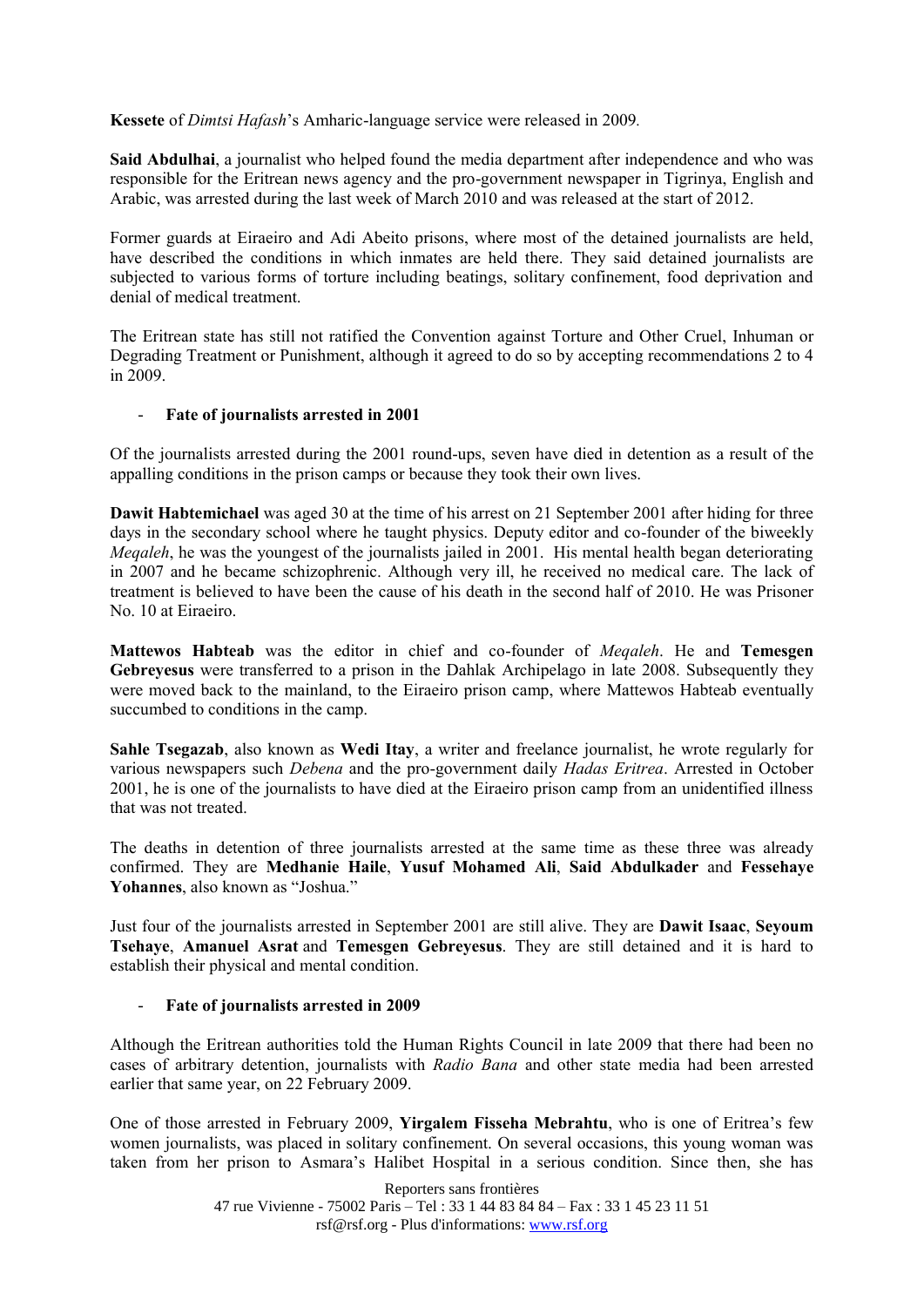remained in detention and is not allowed visits. Her family has not been told the nature of her illness, which needs medicine that must be bought abroad.

All the journalists arrested in 2009 are accused of conniving with western NGOs and governments, and with exile opposition groups. They have not been allowed to receive visits. Some, such as **Mulubrahan Habtegebriel**, a journalist, writer and translator, and **Meles Negusse Kiflu**, a young journalist and poet, are still held at Adi Abeito. Others were transferred to other detention centres. They include state-owned *Eri-TV* journalist **Isaac Abraham**, who was transferred to May Srwa.

One of these journalists, whose first name was Bereket and who may have been **Bereket Misghina**, reportedly died because of the terrible prison conditions, but this could not be confirmed with certainty.

### - **Arrests since 2009**

**Said Abdhulhai**, who was arrested in the last week of 2010 and was released in 2012, is not the only journalist to have been arrested since 2009. According to the information obtained by Reporters Without Borders, at least four journalists were arrested in 2011.

They are the radio journalists **Nebiel Edris**, **Ahmed Usman** and **Mohamed Osman**, who were arrested in February 2011, and **Tesfalidet Mebrahtu**, also known as **"Topo,"** who was arrested in late March 2011. This well-known sports journalist, who worked for state-owned radio *Dimtsi Hafash* and *Eri-TV*, is said be held at a detention centre near the capital – either May Srwa or Adi Abeito military prison – where his family has not been allowed to visit him.

## - **Detainees deprived of family support, lawyer**

Detainees are denied legal representation by a lawyer and support from their families.

No judicial recourse against these arbitrary decisions is possible in Eritrea. At the behest of the brother of Dawit Isaac, a Swedish-Eritrean journalist detained for the past 12 years, three European jurists and lawyers submitted a request for a writ of habeas corpus to Eritrea's Supreme Court in June 2011. One copy of the request was sent to the Eritrean Supreme Court by Reporters Without Borders in July 2011 and a second copy was handed in by the European Union delegation in Asmara.

The right to seek a writ of habeas corpus is guaranteed by Eritrean law, namely in articles 19 and 20 of the Code of Criminal Procedure and article 179 of the Code of Civil Procedure, as well as by the African Commission on Human and Peoples' Rights.

Although the Eritrean authorities acknowledged receipt of the application sent by DHL, it has not received any response. The Supreme Court in Asmara has never issued a ruling on the habeas corpus request submitted on behalf of Dawit Isaac.

The case was referred to the African Commission on Human and Peoples' Rights on 27 October 2012. It is currently being examined.

Despite their requests for information, the families of detainees are not told anything about their lovedones. The appeals by Seyoum Tsehaye's children to the Eritrean ambassador in Paris<sup>4</sup> and to the Human Rights Council received no answer (Appendix 2).

## **Exile journalists**

1

Reporters sans frontières 4 http://www.rfi.fr/afrique/20130327-erythree-abi-belula-seyoum-tsehaye-ambassadeur-france

47 rue Vivienne - 75002 Paris – Tel : 33 1 44 83 84 84 – Fax : 33 1 45 23 11 51 rsf@rsf.org - Plus d'informations: www.rsf.org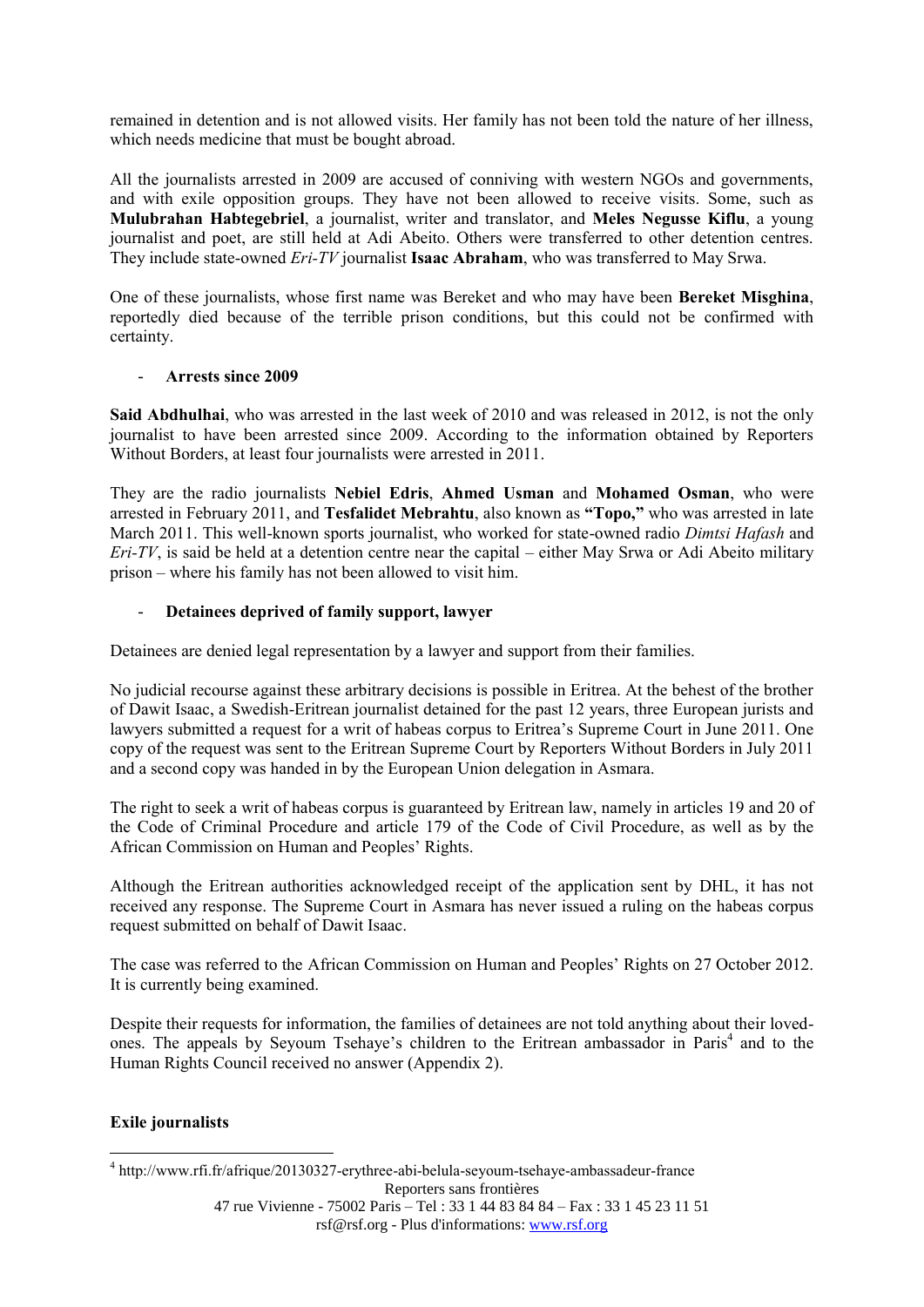Journalists are forced to flee the country to escape the dictatorship and the very significant risk of being arrested. Forced exile in extremely dangerous circumstances is another form of persecution.

Some are arrested as they flee. They include **Eyob Kessete**, who was arrested for the second time as he tried again to flee the country in the summer of 2010. Others have lost their lives trying to flee. They include **Paulos Kidane**, a journalist who was gunned down as he was trying to flee across the land border into Sudan in 2007, and **Lidya Mengesteab**, who worked for *Dimtsi Hafash* and *Eri-TV*, who died in April 2011 while trying to cross the Mediterranean by boat.

Several journalists have told us they continue to fear for their safety after fleeing abroad. They often find themselves in countries adjoining or near Eritrea where they continue to be within range of the Eritrean government and its local representatives.

No fewer than 34 Eritrean journalists have fled their country and contacted Reporters Without Borders for help since the start of 2009.

#### **Recommendations**

Reporters Without Borders recommends that the government of Eritrea should:

- Establish sincere and effective mechanisms of cooperation with the Universal Periodic Review and with the follow-up of its recommendations.
- Implement the recommendations it has already accepted, including ratification of international conventions such as the Convention against Torture and Other Cruel, Inhuman or Degrading Treatment or Punishment.
- Agree to requested visits by UN special rapporteurs, including the special rapporteur on torture and other cruel, inhuman or degrading treatment or punishment, the special rapporteur on the promotion and protection of the right to freedom of opinion and expression, and the special rapporteur on the situation of human rights in Eritrea.
- End censorship, mass surveillance and all forms of reprisals and harassment against those who provide news and information.
- End acts of piracy against exile news media, prosecute those responsible for these illegal acts, and prevent their recurrence.
- Release journalists who are being held without charge and without receiving a fair trial or, at the very least, allow detained journalists to have a fair trial, meet with a lawyer, contact their family and have access to medical care.
- Inform the families of imprisoned journalists about the situation and state of health of their detained loved-ones.
- Inform the international community about the fate of detainees and allow humanitarian organizations to have access to places of detention.
- Suspend surveillance measures, violence and abuses against those who try to flee the country.

### **Contact:**

Ambroise Pierre, Africa Desk: [afrique@rsf.org](mailto:persafriquen@rsf.org)

Reporters sans frontières 47 rue Vivienne - 75002 Paris – Tel : 33 1 44 83 84 84 – Fax : 33 1 45 23 11 51 rsf@rsf.org - Plus d'informations: www.rsf.org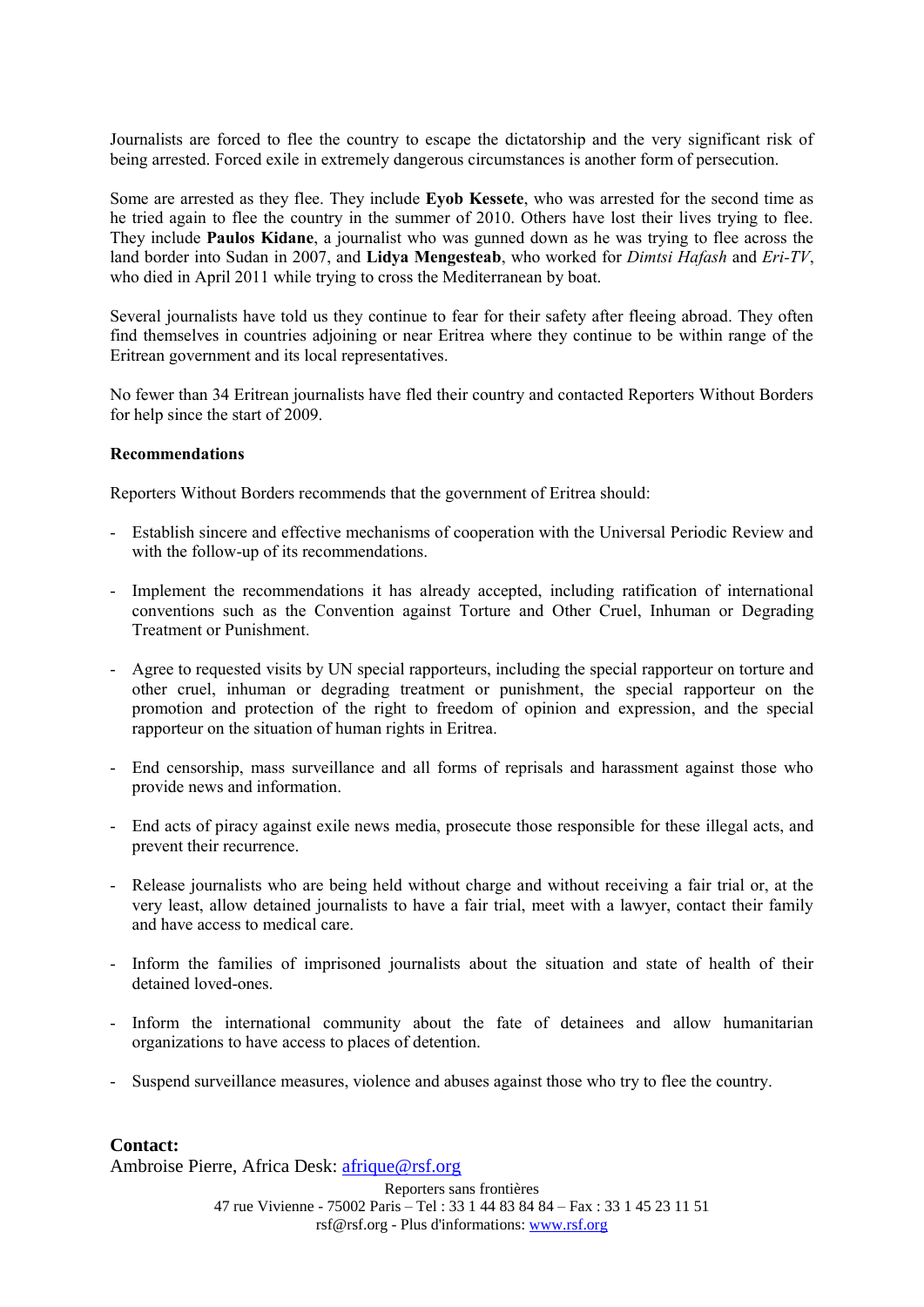Martial Tourneur, Assistance Desk: assistance @rsf.org Hélène Sachstein, RWB representative in Geneva: [helsack@gmail.com](mailto:helsack@gmail.com)

# **APPENDIX 1**

2013 RWB BAROMETER – JOURNALISTS DETAINED IN ERITREA (as of 1 January 2013)

- Since 22 February 2011 **Nebiel Edris** Dimtsi Hafash, Arabic service
- Since 22 February 2011 **Ahmed Usman** Dimtsi Hafash, Tigre service
- Since 22 February 2011 **Mohamed Osman** Dimtsi Hafash, Bilen service
- Since 30 July 2010 **Eyob Kessete** Radio Dimtsi Hafash, Amharic service
- Since 22 February 2009 **Bereket Misghina** Radio Bana
- Since 22 February 2009 **Yirgalem Fisseha Mebrahtu** Zemen, Radio Bana
- Since 22 February 2009 **Basilios Zemo** Radio Bana
- Since 22 February 2009 **Meles Negusse Kiflu** Radio Zara, Radio Bana
- Since 22 February 2009 **Mohammed Said Mohammed** Radio Bana
- Since 22 February 2009 **Biniam Ghirmay** Radio Bana
- Since 22 February 2009 **Esmail Abd-el-Kader** Radio Bana
- Since 22 February 2009 **Araya Defoch** Radio Bana
- Since 22 February 2009 **Mohammed Dafla** Radio Bana
- Since 22 February 2009 **Simon Elias** Radio Bana
- Since 22 February 2009 **Yemane Hagos** Radio Bana
- Since February 2009 **Girmay Abraham** Dimtsi Hafash
- Since 2008 **Isaac Abraham** Eri TV
- Since 2008 **Mulubrhan Habtegebriel** Meqalih, Setit, Radio Zara, Hadas Eritrea
- Since December 2007 **Nega Woldegeorgis** Radio Zara, Dimtsi Hafash, Hadas Eritrea
- Since 12 March 2007 **Name unknown** Hadas Eritrea
- Since 2007 **Eyob Netserab** Radio Dimtsi Hafash, Amharic service
- Since 12 November 2006 **Daniel Mussie** Radio Dimtsi Hafash, Oromo service
- Since February 2002 **Hamid Mohamed Said** Eri-TV
- Since February 2002 **Saleh Al Jezaeeri** Radio Dimtsi Hafash
- Since 21 September 2001 **Seyoum Tsehaye** freelance
- Since 20 September 2001 **Temesgen Gebreyesus** Keste Debena
- Since 18 September 2001 **Emanuel Asrat** Zemen
- Since 18 September 2001 **Dawit Isaac** Setit (Swedish-Eritrean)

Reporters Without Borders has learned that several of these journalists were released in the first half of 2013 and is currently gathering information in order to establish who was released and on what date.